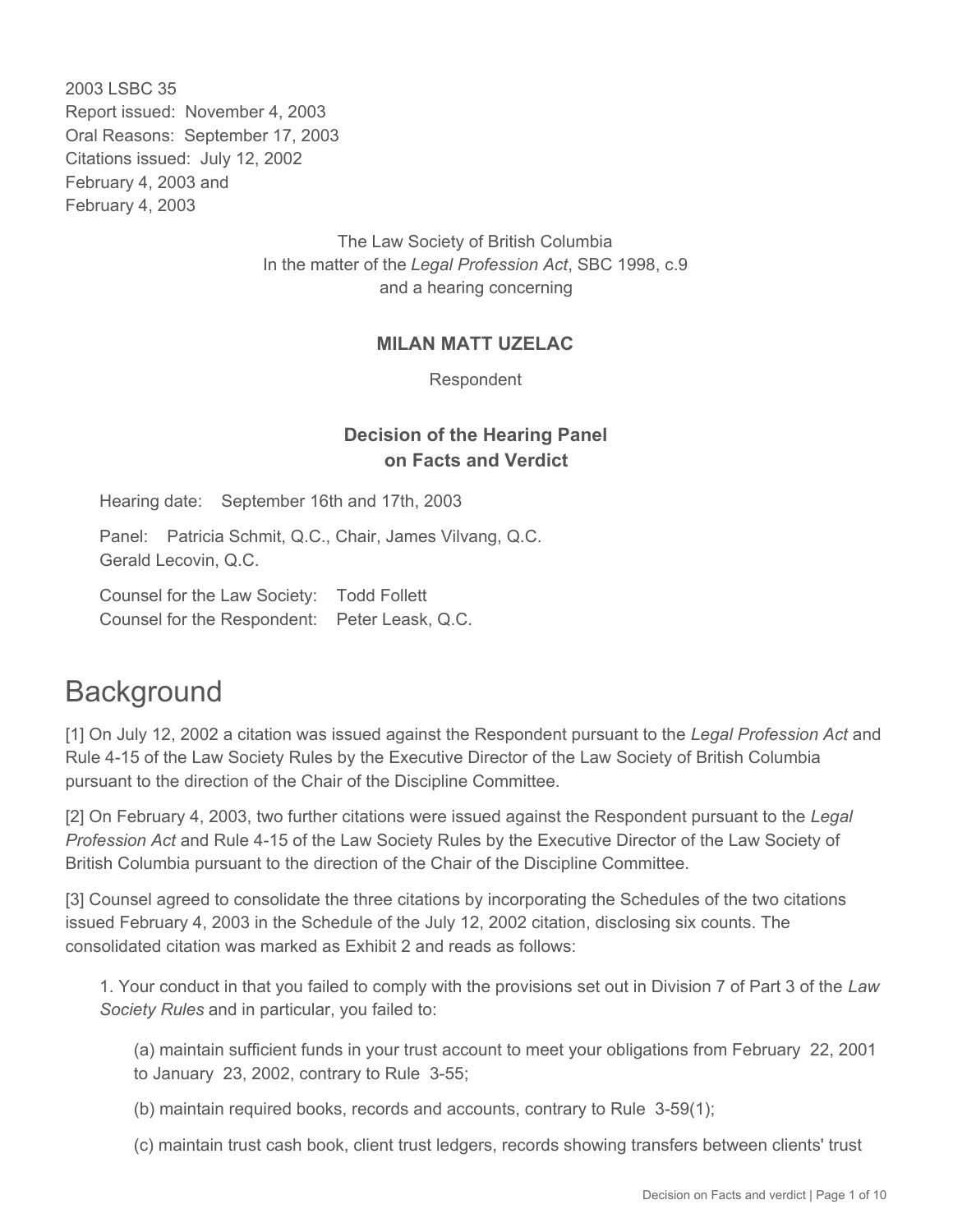ledgers, copies of bank validated deposit slips, and all supporting documents and vouchers from November 1, 2000 to March 18, 2002, contrary to Rule 3-60;

(d) maintain general cash book, accounts receivable ledger, copies of all bank validated deposit slips, and all supporting documents and vouchers, contrary to Rule 3-61(1);

(e) keep a billing file contrary to Rule 3-62(1);

(f) record trust transactions within 7 days and record general transactions within 30 days since February 1, 2001, contrary to Rule  $3-63(1)(a)(b)$ ;

(g) eliminate a trust shortage immediately upon discovery in relation to the Ferjuc Estate, contrary to Rule 3-66(1); and

(h) produce files, vouchers, records, accounts, books as required for the purpose of the audit under Rule 3-79(2).

2. Your breach of conditions placed on your practice in May, 2002 by three Benchers hearing an application under s. 39 of the *Legal Profession Act*. In particular, you breached the following conditions in the Order dated May 13, 2002:

1) the Respondent will implement and operate a general and trust account record keeping system (such as the PC Law which he currently has) by July 2, 2002;

2) To the extent that the Respondent is now in compliance with the accounting Rules, he will maintain such records to the standard they have now attained.

3) The Respondent will provide to the Law Society or its designate, on a monthly basis:

i) trust account reconciliations and statements; and

ii) copies of billings and general account statements.

3. That you wrote trust cheques dated May 4, 2002 and May 6, 2002 payable to Check Station, attended personally at the premises of Check Station in New Westminster, cashed these cheques, and then paid the cash received to a person or persons. By so doing, you removed funds from your trust account in such a way that the recipient of the funds could not be ascertained from the trust cheques.

4. That, having paid trust funds in early May, 2002 to a person or persons by way of cashing trust cheques made out to Check Station and paying over the cash received, you did not record the name of the recipient of the money out of trust in a trust cash book or synoptic journal until approximately July, 2002, contrary to Rule 3-60(a)(v).

5. That, having paid funds in early May, 2002 to a person or persons by way of cashing trust cheques made out to Check Station and paying over the cash received, you did not record these trust transactions within seven days, contrary to Rule 3-63(1)(a).

6. That, judgments having been taken out against you by Springhill Enterprises Ltd., dba Check Station, Lebarn Investments Inc., and The Bank of Nova Scotia, which you did not satisfy within seven days of entry, you failed to advise the Executive Director of the circumstances of the judgments and your proposals for satisfying these judgments contrary to Rule 3-44(1).

[4] The Respondent acknowledged proper service of the citations pursuant to Rule 4-15 of the Law Society Rules.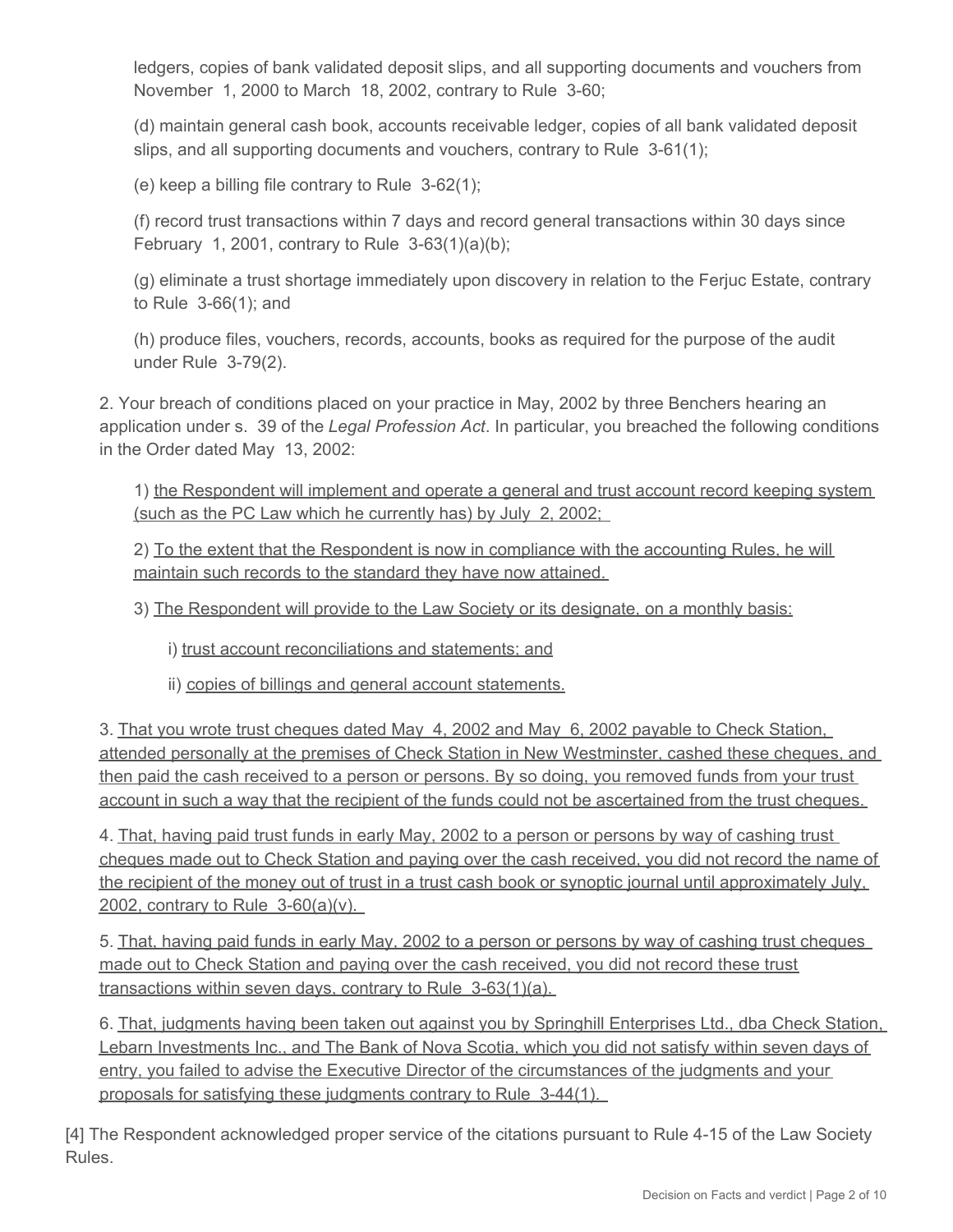### **Agreed Statement of Facts**

[5] An Agreed Statement of Facts was filed as Exhibit 3 in these proceedings. It provides as follows:

1. Mr. Milan Uzelac became a member of the Law Society of British Columbia in 1975. He operated a sole practice in Vancouver from 1975 to December 2, 2002.

2. On December 2, 2002, Mr. Uzelac gave an undertaking not to practice law commencing on that date until relieved of this undertaking by any three benchers.

3. Mr. Uzelac's practice has been continued since the date of his undertaking by Mir I. Huculak, a member.

4. On July 12, 2001, Mr. Uzelac wrote a letter to the Law Society of British Columbia advising that an ex-employee had stolen \$30,000.00 from his trust account.

5. In response to this letter, Ms. Mereigh of the Law Society staff wrote a letter to Mr. Uzelac dated July 23, 2001. This letter drew Mr. Uzelac's attention to his obligation to immediately eliminate any trust shortage, and requested confirmation that the trust shortage had been eliminated.

6. On October 29, 2001, Mr. Caldwell of the Law Society staff wrote to Mr. Uzelac summarizing the matter to date, and requesting further information, particularly concerning whether the trust shortage had been eliminated.

7. On November 4, 2001, Mr. Uzelac faxed a reply to Mr. Caldwell. In it, Mr. Uzelac advised that the funds wrongfully taken from trust by his ex-employee had not yet been replaced as " the member has not been able to raise the funds to date."

8. On December 10, 2001, an order was made under Rule 3-79 by the Executive Director authorizing an investigation of the books, records and accounts of Mr. Uzelac. Mr. Terrillon of Law Society staff, a certified General Accountant, was designated to perform this investigation.

9. Mr. Terrillon's qualifications to give expert evidence on the degree and quality of compliance with the requirements of the *Law Society Rules*, Division 7 are admitted.

10. On December 14, 2001, Mr. Uzelac sent a letter to the Law Society in reply to correspondence from Mr. Caldwell regarding elimination of the trust shortage. In this letter Mr. Uzelac indicated he anticipated eliminating the trust shortage within the month.

11. On January 2, 2002, Mr. Uzelac sent a letter indicating the circumstances that gave rise to the \$30,000.00 shortfall in his trust account.

12. On January 23, 2002, Mr. Uzelac deposited the sum of \$30,000.00 to his Royal Bank Trust Account with the intention of replacing the \$30,000.00 stolen from his trust account to the credit of the Ferjuc Estate by his ex-employee.

13. Mr. Terrillon issued an Interim Audit Report dated March 18, 2002, regarding his investigation of the books, records and accounts of Mr. Uzelac's practice.

14. Mr. Terrillon performed a further review of Mr. Uzelac's practice and issued an update of his Interim Audit in the form of a memorandum to counsel dated May 2, 2002.

15. Mr. Terrillon determined that the theft of \$30,000.00 from trust funds held by Mr. Uzelac to the credit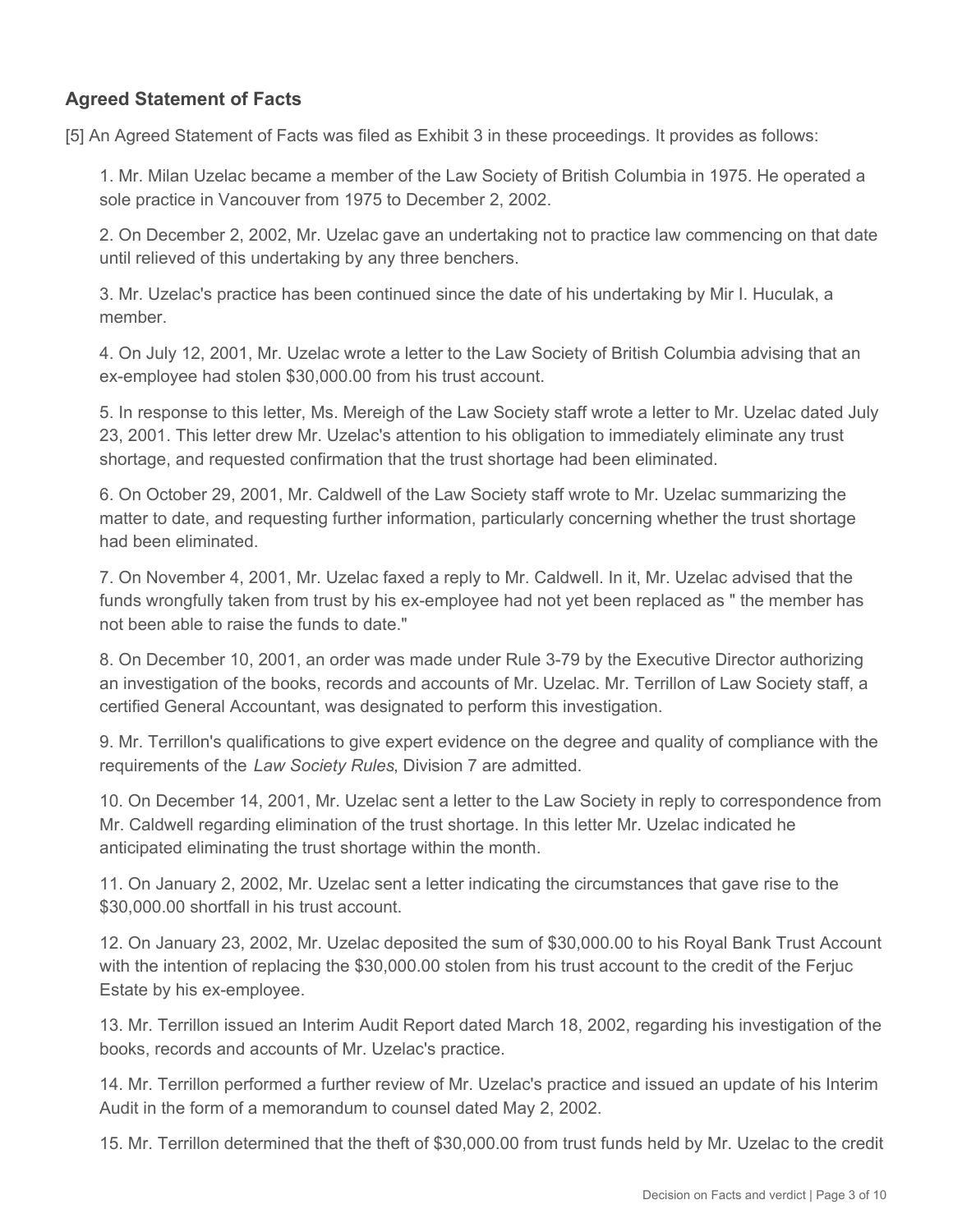of the Ferjuc Estate occurred on February 22, 2001. This trust shortage was not eliminated until January 23, 2002. Although the elimination of the trust shortage was recorded on the deposit slip, it was not recorded on the client ledger card until April 11, 2002.

16. Mr. Uzelac admits that he did not maintain sufficient funds in his trust account to meet his obligations from February 22, 2001 to January 23, 2002, contrary to Rule 3-55, and that he did not eliminate the trust shortage in relation to the Ferjuc Estate immediately upon discovery, contrary to Rule 3-66(1).

17. Mr. Terrillon determined that Mr. Uzelac did not record all funds received and disbursed in connection with this law practice by maintaining the books, records and accounts required under Division 7 of the Law Society Rules, contrary to Rule 3-59(1). Mr. Uzelac admits this.

18. Mr. Terrillon determined that Mr. Uzelac did not maintain trust cash books, client trust ledgers, records showing transfers between clients, trust ledgers and all supporting documents from November 1, 2000 to March 18, 2002, contrary to Rule 3-60. Mr. Uzelac admits this.

19. Mr. Terrillon determined that Mr. Uzelac did not maintain a general cash book, accounts receivable ledger or other suitable system, copies of all bank validated deposit slips, and all supporting documents and vouchers, from November 1, 2000 to May 2, 2002, contrary to Rule 3-62. Mr. Uzelac admits this.

20. Mr. Terrillon determined that Mr. Uzelac did not keep a billing file for the period of November 1, 2000 to May 2, 2002, contrary to Rule 3-62. Mr. Uzelac admits this.

21. Mr. Terrillon determined that Mr. Uzelac had not been recording trust transactions within seven days from November 1, 2000 to March 18, 2002, contrary to Rule 3-63(1)(a). Mr. Uzelac admits this.

22. Mr. Terrillon determined that Mr. Uzelac had not been recording general transactions within 30 days from November 1, 2000 to May 2, 2002, contrary to Rule 3-63(1)(b). Mr. Uzelac admits this.

23. Mr. Uzelac did not immediately produce pooled trust account cancelled cheques, bank reconciliations, completed ledger cards, general bank account records, and trust liability reconciliations to Mr. Terrillon in order that he could perform his investigation, as required by Rule 3-79(2).

24. On April 26, 2002, three benchers convened to hear an application by the Law Society under Section 39 of the *Legal Profession Act* that Mr. Uzelac be suspended from practice or have conditions imposed upon his practice pending the hearing of the citation. This application was adjourned to May 3, 2002 at the request of then counsel for Mr. Uzelac.

25. On May 3, 2002, the application before the three benchers was reconvened, and on May 13, 2002, the three benchers issued a Decision regarding the Law Society's application.

26. As part of this Decision, the three benchers ordered as follows:

" The panel is satisfied on the evidence, that the suspension of the Respondent from practice is not required in the public interest, or for the protection of his clients, pending the hearing of the Citation which has been authorized. He must, however, comply with the following conditions:

a) The Respondent's general account records will be brought up to a standard acceptable to Mr. Terrillon by May 21, 2002;

b) The Respondent will implement and operate a general and trust account record keeping system (such as the PC Law which he currently has) by July 2, 2002;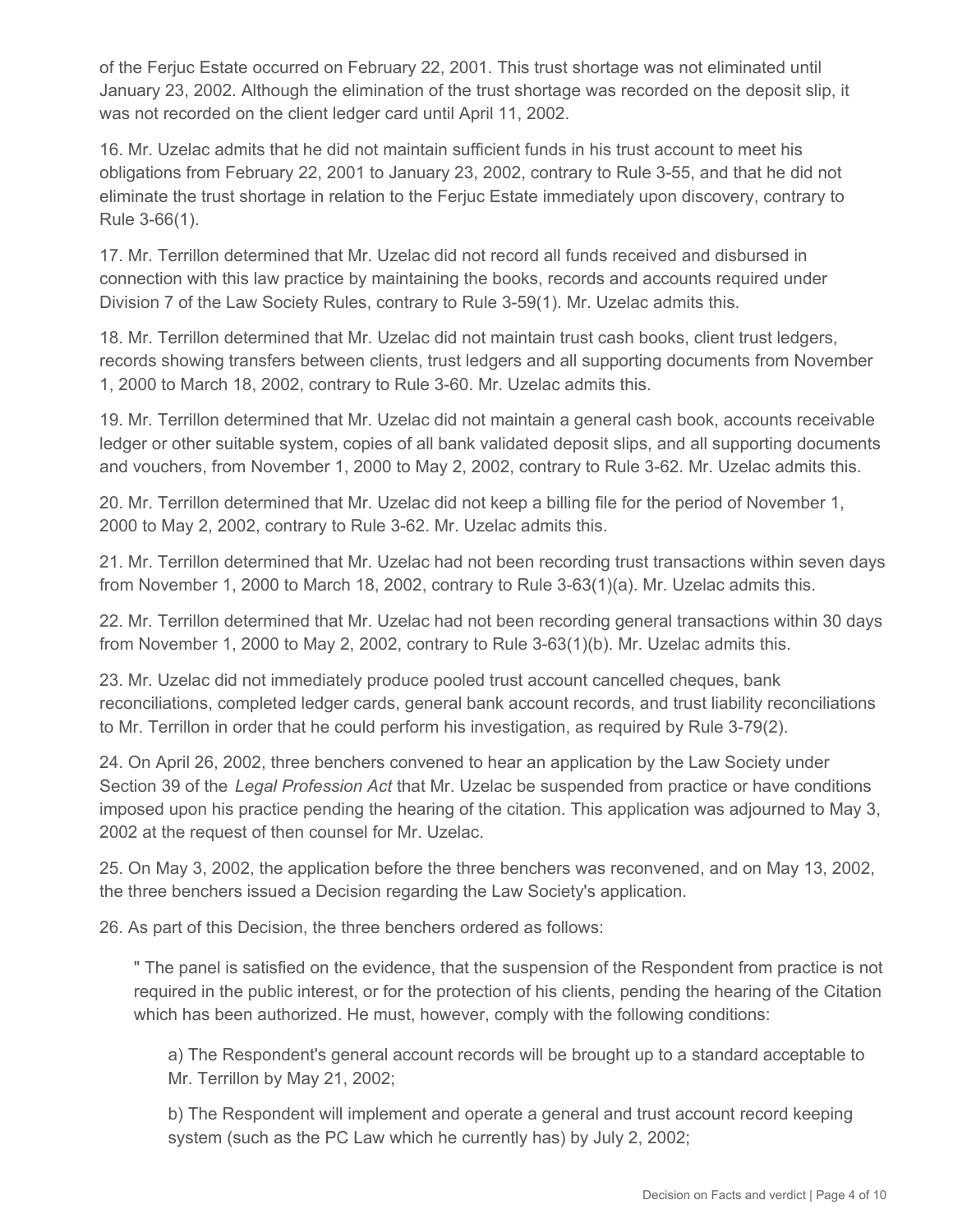c) To the extent that the Respondent is now in compliance with the accounting Rules, he will maintain such records to the standard they have now attained;

d) The Respondent will provide to the Law Society or its designate, on a monthly basis

i) trust account reconciliations and statements; and

ii) copies of billings and general account statements."

27. On May 21, 2002, Mr. Terrillon attended at the office of Mr. Uzelac to determine if he was in compliance with the Decision of May 13, 2002. Mr. Terrillon determined that Mr. Uzelac's general account records had been brought up to a standard acceptable to him.

28. On November 1, 2002, Mr. Terrillon wrote to Mr. Uzelac regarding provision of evidence of compliance with the other requirements of the Decision of May 13, 2002.

29. On November 1, 2002, Mr. Terrillon attended at Mr. Uzelac's office and spoke to Mr. Uzelac. He asked Mr. Uzelac if he had complied with paragraph 21, items b, c and d of the Decision of May 13, 2002. Mr. Uzelac's answer to Mr. Terrillon was " In a word no."

30. On July 16, 2002, an Order for summary judgment in the amount of \$98,901.14 plus interest and costs was entered against Mr. Uzelac in an action brought by Springhill Enterprises Ltd. dba Check Station in an action brought in the Vancouver Registry of the Supreme Court of British Columbia.

31. Mr. Uzelac did not satisfy the Order referred to in clause 30 within seven days of entry, and did not notify the Executive Director in writing of the circumstances of the judgment and his proposal for satisfying it immediately or at all. Mr. Uzelac admits this is a contravention of Rule 3-44.

32. On July 29, 2002, a Judgment in the amount of \$40,000.00 plus costs was entered against Mr. Uzelac in an action brought by LeBarn Investments Inc., in the Vancouver Registry of the Supreme Court of British Columbia.

33. Mr. Uzelac did not satisfy the Judgment referred to in clause 32 within seven days of entry, and did not notify the Executive Director in writing of the circumstances of the judgment and his proposal for satisfying it immediately or at all. Mr. Uzelac admits this is a contravention of Rule 3-44.

34. On October 28, 2002, a Judgment in the amount of \$9,995.46 plus interest and costs was entered against Mr. Uzelac in an action brought by the Bank of Nova Scotia in the Vancouver Registry of the Supreme Court of British Columbia.

35. Mr. Uzelac did not satisfy the judgment referred to in clause 34 within seven days of entry, and did not notify the Executive Director in writing of the circumstances of the judgment and his proposal for satisfying it immediately or at all. Mr. Uzelac admits this is a contravention of Rule 3-44.

36. C& M Financial inquired with Mr. Uzelac concerning entering into a business arrangement with Mr. Uzelac.

37. Mr. Uzelac subsequently entered into a business arrangement with C& M Financial. In a letter dated April 12, 2002, C& M Financial advised Mr. Uzelac that " the proceeds of a completed commercial project" would be forwarded to him in trust.

38. There was a copy of an unsigned form of fee agreement between Mr. Uzelac and C& M Financial. This Agreement indicates that " where effort is expended by the Law Firm for the presentation of a project, a non refundable fee of Twenty Thousand Dollars (\$20,000.00)" was payable.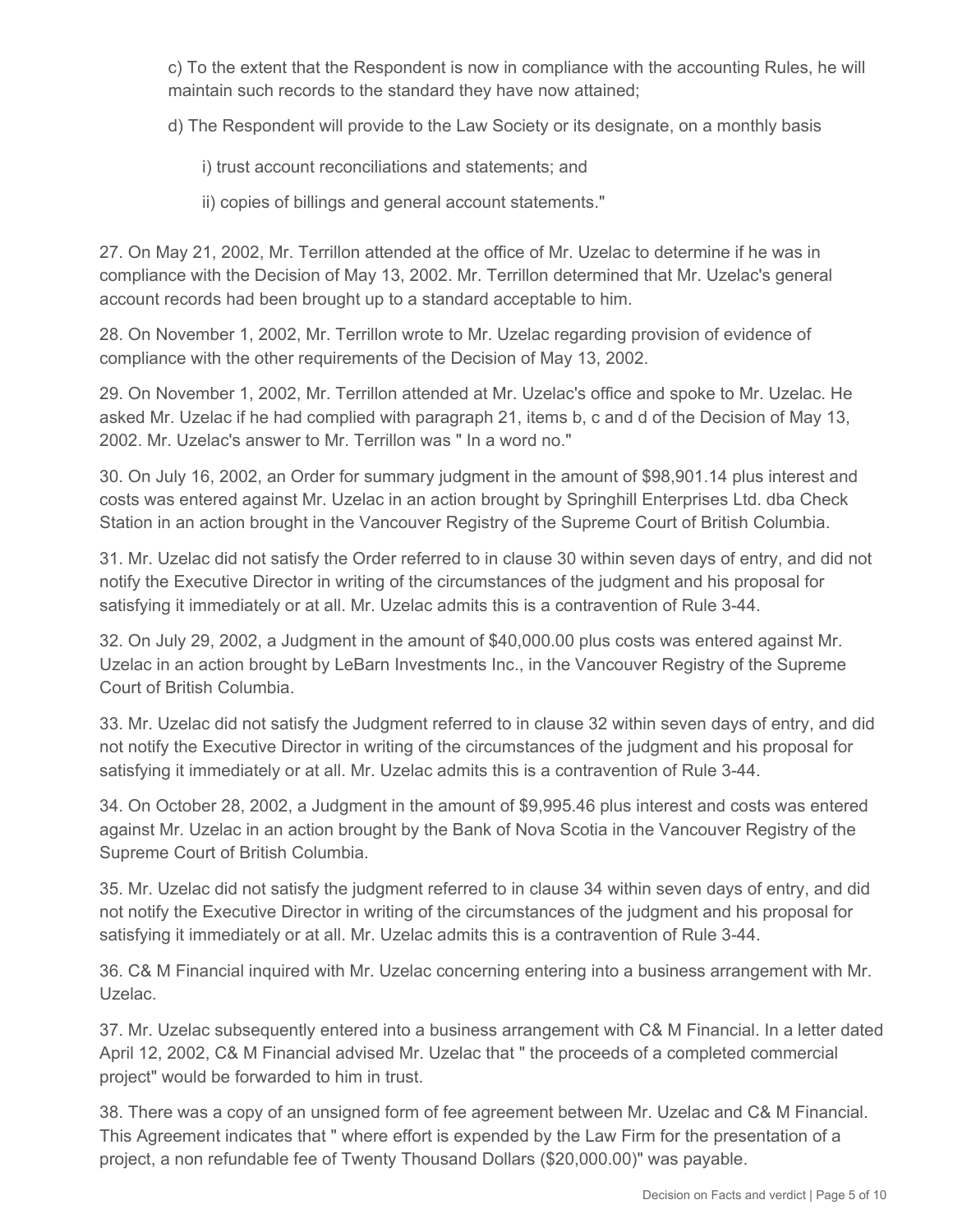39. In a letter dated April 29, 2002, Mr. Uzelac delivered to a representative of C& M Financial a proposal for a business project.

40. In a letter dated May 1, 2002, Mr. Uzelac delivered to a representative of C& M Financial a copy of a proposal for a business project.

41. On Friday, May 3, 2002, Mr. Uzelac was notified by bank staff while attending at the Royal Bank branch where he maintained his trust account that a " funds transfer" had been deposited into his trust account in the amount of \$5,389,657.22. This transfer of funds was sent to Mr. Uzelac's branch of the Royal Bank via an internal Royal Bank delivery system.

42. On May 3, 2002, Mr. Uzelac disbursed the sum of \$70,900.00 from his trust account to various payees by way of eight trust cheques and one money order. Mr. Uzelac indicates this was done on the instructions of his client, C& M Financial. These disbursements from trust included a cheque in the amount of \$27,500.00 to Anthony Robinson.

43. The disbursement of funds from trust on May 3, 2002 also included a cheque to Milan Uzelac Law Office in the amount of \$20,000.00 for fees and disbursements.

44. On Monday, May 6, 2002, Mr. Uzelac purchased four money orders with funds from his trust account in the total amount of \$5,144,757.02. Mr. Uzelac indicates these money orders were purchased on the instructions of his client, C& M Financial, to use in paying funds out of his trust account as directed by his client.

45. On May 4, 2002, Mr. Uzelac arranged with Springhill Enterprises Ltd. dba Check Station, to purchase currency in the amount of \$71,500.00 at the Check Station location in New Westminster. Springhill Enterprises Ltd. dba Check Station is a company engaged in the business of cashing cheques, normally for a fee of three percent of the face amount of the cashed cheque.

46. The arrangement was that the cheque for \$71,500.00 was to be cashed in exchange for the sum of \$30,000.00 US Dollars and \$20,000.00 Canadian Dollars.

47. On May 4, 2002, Mr. Uzelac attended at the business premises of Check Station in New Westminster. Mr. Uzelac tendered to Check Station a trust cheque in the amount of \$71,500.00. In exchange for this cheque, Mr. Uzelac received the sum of \$20,000.00 cash and was to receive the sum of \$30,000.00 US Dollars cash on May 6, 2002.

48. On May 6, 2002, Mr. Uzelac attended again at the offices of Check Station in New Westminster. At this time, Mr. Uzelac received the sum of \$30,000.00 US Dollars as the remaining proceeds of his cashing of the trust cheque of May 4, 2002 to Check Station.

49. During his May 6, 2002 attendance at Check Station in New Westminster, Mr. Uzelac also tendered for cashing an additional trust cheque in the amount of \$50,000.00.

50. As Check Station did not have sufficient funds on hand to cash the \$50,000.00 trust cheque, staff at Check Station arranged to pick up the funds at a branch of the HSBC bank in Vancouver.

51. Mr. Uzelac met an employee of Check Station at this branch of the HSBC later on May 6, 2002, and received the sum of \$50,000.00 cash.

52. For its services, in cashing the trust cheques of May 4, 2002 and May 6, 2002, Check Station charged a service fee of \$2.000.00 together with a mark up of \$2,456.00 on the exchange rate for the \$30,000.00 US Dollars, for a total profit of \$4,456.00.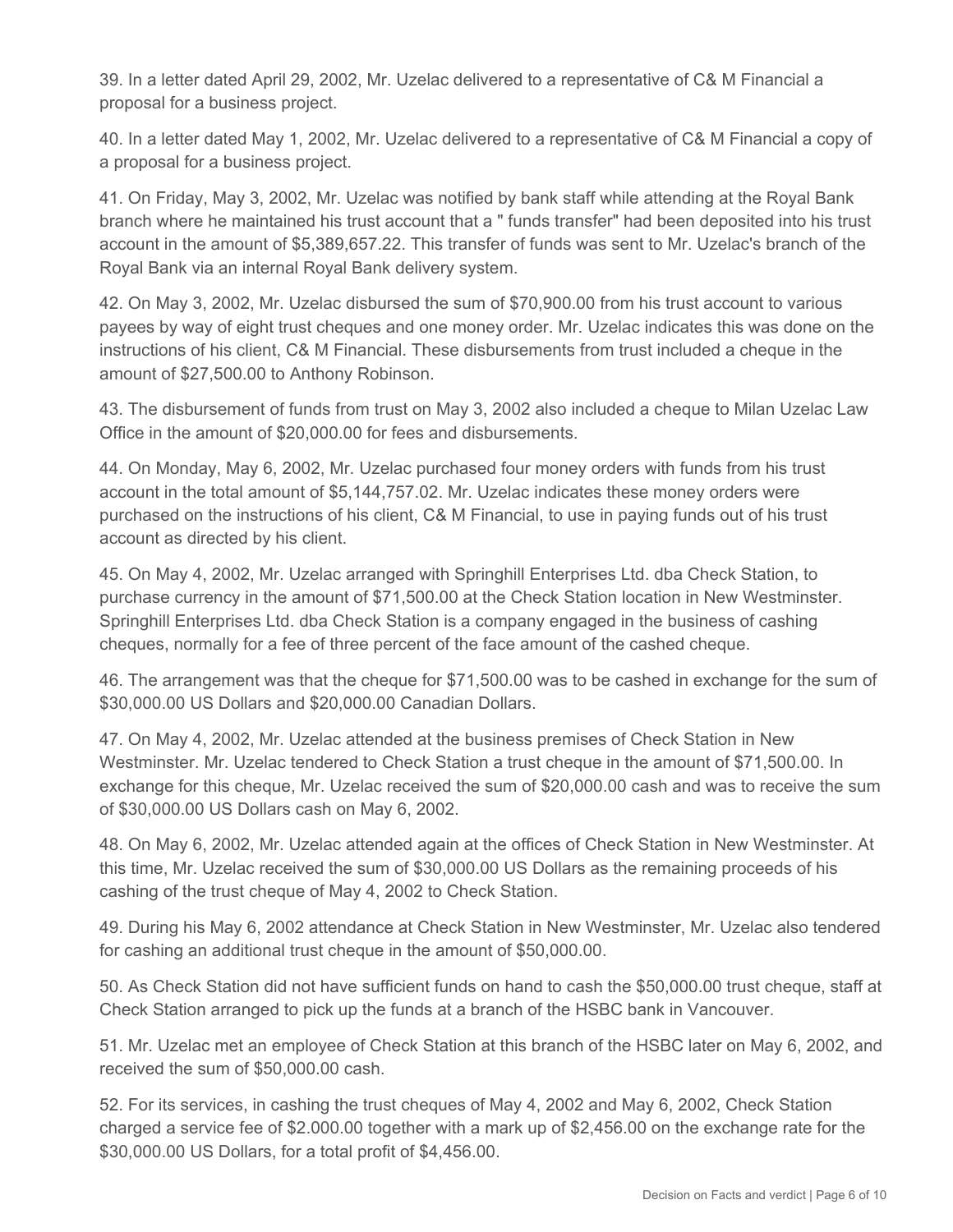53. Mr. Uzelac indicates that he delivered all funds he received in cash from Check Station on May 4, 2002 and May 6, 2002 to Mr. Anthony Robinson of C& M Financial on the instructions of Mr. Robinson.

54. On May 28, 2002, Mr. Uzelac spoke to Rosanne Terhart, Chartered Accountant, then a member of the staff of the Law Society. Mr. Uzelac indicated that as of May 28, 2002 he had not recorded the name of the recipient of the cash received from Check Station when the trust cheques of May 4, 2002 and May 6, 2002 were cashed.

55. On May 7, 2002, Mr. Uzelac was advised by staff of the Royal Bank of Canada that the \$5,389,657.22 instrument deposited into his trust account was suspected by the Bank to be fraudulent.

56. On May 8, 2002, staff of the Royal Bank of Canada definitely ascertained that the \$5,389,657.22 instrument deposited to Mr. Uzelac's trust account was fraudulent. The Bank faxed Mr. Uzelac to this effect and demanded the return of all bank drafts purchased from these funds.

57. The Royal Bank of Canada refused to honour Mr. Uzelac's May 4, 2002 and May 6, 2002 trust cheques to Check Station and informed staff at Check Station, New Westminster of this on May 10, 2002.

58. On May 10, 2002, staff of Check Station, New Westminster, advised Mr. Uzelac that the Royal Bank had refused to honour the trust cheques to it of May 4, 2002 and May 6, 2002, and demanded repayment of the funds paid to Mr. Uzelac in cashing those cheques.

59. On May 10, 2002, Mr. Uzelac had delivered to Check Station, New Westminster, a cheque to him from RBC Dominion Securities endorsed to Check Station in the amount of \$22,598.86. This was sent in partial repayment of the funds paid to him by Check Station.

60. Prior to May 4, 2002, Mr. Uzelac had acted as counsel for Springhill Enterprises Ltd. dba Check Station on some matters.

[6] The Law Society's case was comprised completely of Exhibit 2, the amended citation and Exhibit 3, the Agreed Statement of Facts and documents attached.

[7] The Respondent gave evidence and was subject to cross examination. No other evidence was heard.

[8] The Panel instructs itself that the onus at all times rests on the Law Society to prove that the conduct described in Exhibit 2 reaches the level sufficient to that required to show professional misconduct. The standard which must be found to support a finding of professional misconduct is described in Re: Hops, a decision on Review heard January 11, 2000. That is that the standard of proof, though remaining a civil standard, is a high standard, more than a mere balance of probabilities, but not beyond a reasonable doubt. It must be shown by a fair and reasonable preponderance of the evidence that the facts disclosed by the evidence would reasonably be regarded by the Benchers as disgraceful or dishonourable ( Pierce v. The Law Society of British Columbia 1993, 10 D.L.R. (4th) 233).

#### **The Evidence**

[9] The Respondent is a sole practitioner, called in 1975. He has practiced mostly as a sole practitioner; although from time to time he has practiced in association with other members.

[10] In the fall of 2000, the Respondent gave his bookkeeper, Ms. M notice of termination. The Respondent did not replace her.

[11] From the time the bookkeeper left his employment, the Respondent's books, including his trust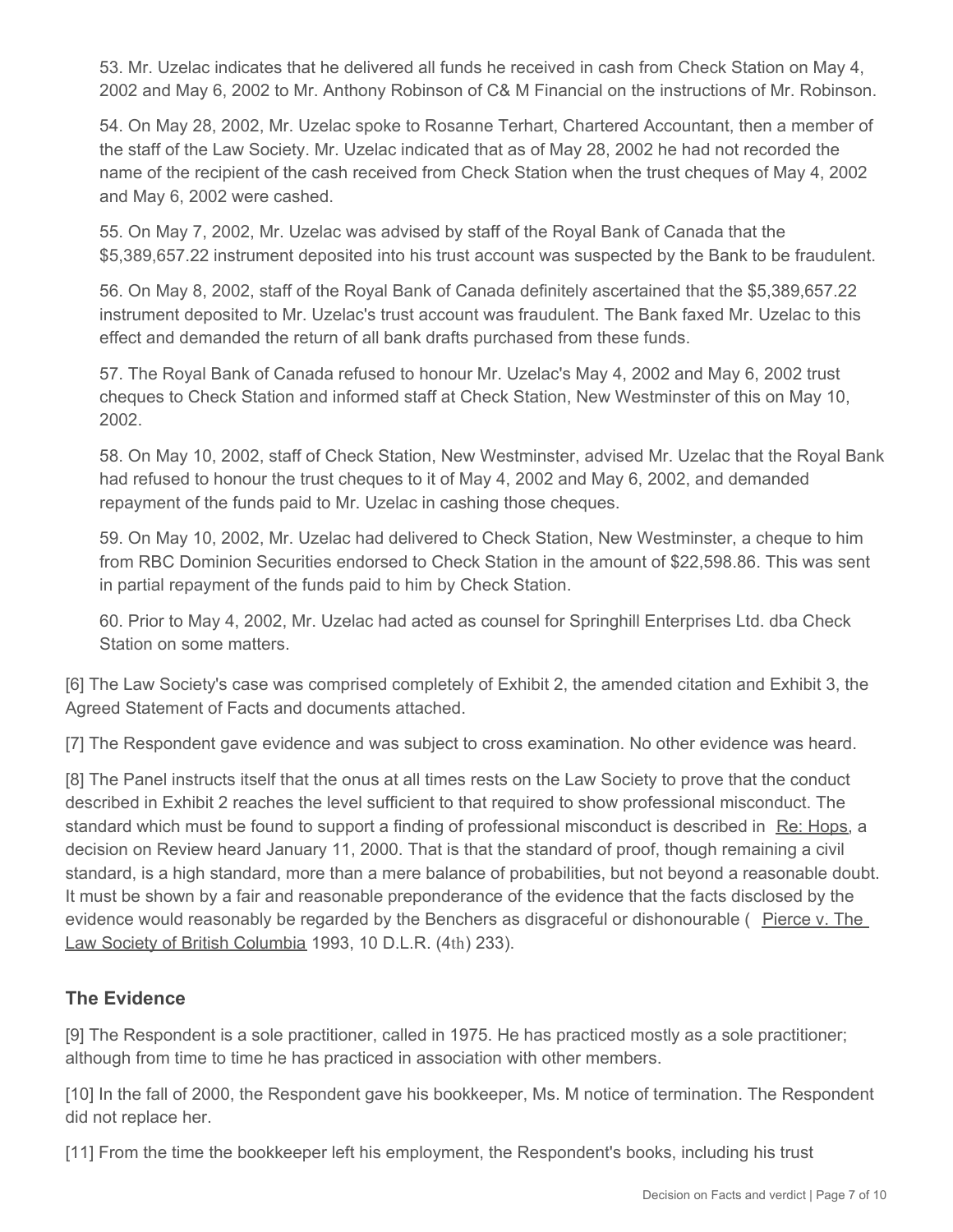accounting records, were not maintained adequately. As far back at November 2000, the Respondent had demonstrated poor bookkeeping practices. Being heavily involved in his litigation practice, the Respondent permitted his former bookkeeper, Ms. M, to handle her own purchase of her home in February, 2001. Unbeknownst to the Respondent, the bookkeeper took funds from an interest bearing trust account and applied the funds towards the purchase of her home. Due to the completely inadequate state of the Respondent's accounting records, the theft was not discovered by the Respondent until July, 2001, and then only because of the request for funds made by the proper recipient of the trust funds.

[12] At that point the Respondent reported the theft and trust shortage to the Law Society. This triggered an audit which was followed by a Hearing pursuant to Section 39 on April 26 th and May 3rd, 2002.

[13] As a result of the Hearing, the Respondent was permitted to continue practicing on conditions.

[14] During the winter and spring of 2002, the Respondent had met Mr. R in a social setting. Mr. R presented himself as an investor looking to invest a large amount of money in a suitable business opportunity that might be suggested by the Respondent. Mr. R suggested that he might require the Respondent's services.

[15] The Respondent forwarded two business proposals to Mr. R in the spring of 2002. The Respondent testified that at that point, he believed that much of what Mr. R said was puffery. On the very day that the Section 39 Hearing concluded, the Respondent received notice via telephone from his Royal Bank that 5.2 million dollars had been deposited to his trust account by way of transfer from another Royal Bank Branch.

[16] The Respondent immediately contacted Mr. R to inform him of this, and the two met that day.

[17] Mr. R gave the Respondent instructions to incorporate several companies to pay out some of the trust monies by way of bank drafts and cheques to several parties in a total amount of approximately \$120,000, and most significantly, to provide Mr. R with cash of \$20,000 Canadian and \$30,000 U.S. currency.

[18] Having neglected to give instructions to the Royal Bank on Friday, May 3, 2002, regarding withdrawal of cash for Mr. R, the Respondent contacted Check Station. Check Station was a former client of the Respondent.

[19] The Respondent wrote a trust cheque drawn from the trust funds made payable to Check Station. The Respondent attended at Check Station with the trust cheque in the amount of \$71,500. He received the cash in the amount of \$20,000 Canadian on Saturday.

[20] The Respondent returned to Check Station on May 6, 2002, to pick up \$30,000 U.S., being a portion of the proceeds from the trust cheque tendered on Saturday, May 4, 2002.

[21] The balance of the funds of \$4,456 went to Check Station for their commission.

[22] Also on May 6, 2002, the Respondent tendered a second trust cheque drawn on the trust funds made payable to Check Station for \$50,000 and again obtained cash. The Respondent stated that he gave all the cash to Mr. R.

[23] On May 7, 2002, the Royal Bank advised the Respondent that the approximate 5.2 million dollars deposited to his trust account was suspected to be fraudulent. As a result, the Royal Bank refused to honour the Respondent's May 4 th and 6th trust cheques, including those to Check Station.

[24] Since that time, the Respondent has been unable to locate Mr. R, who has disappeared.

[25] As a result of the Royal Bank's actions in dishonouring the trust cheques written by the Respondent, certain payees have obtained judgments against him in amounts totalling approximately \$140,000, which the Respondent failed to report to the Executive Director of the Law Society within seven days of entering as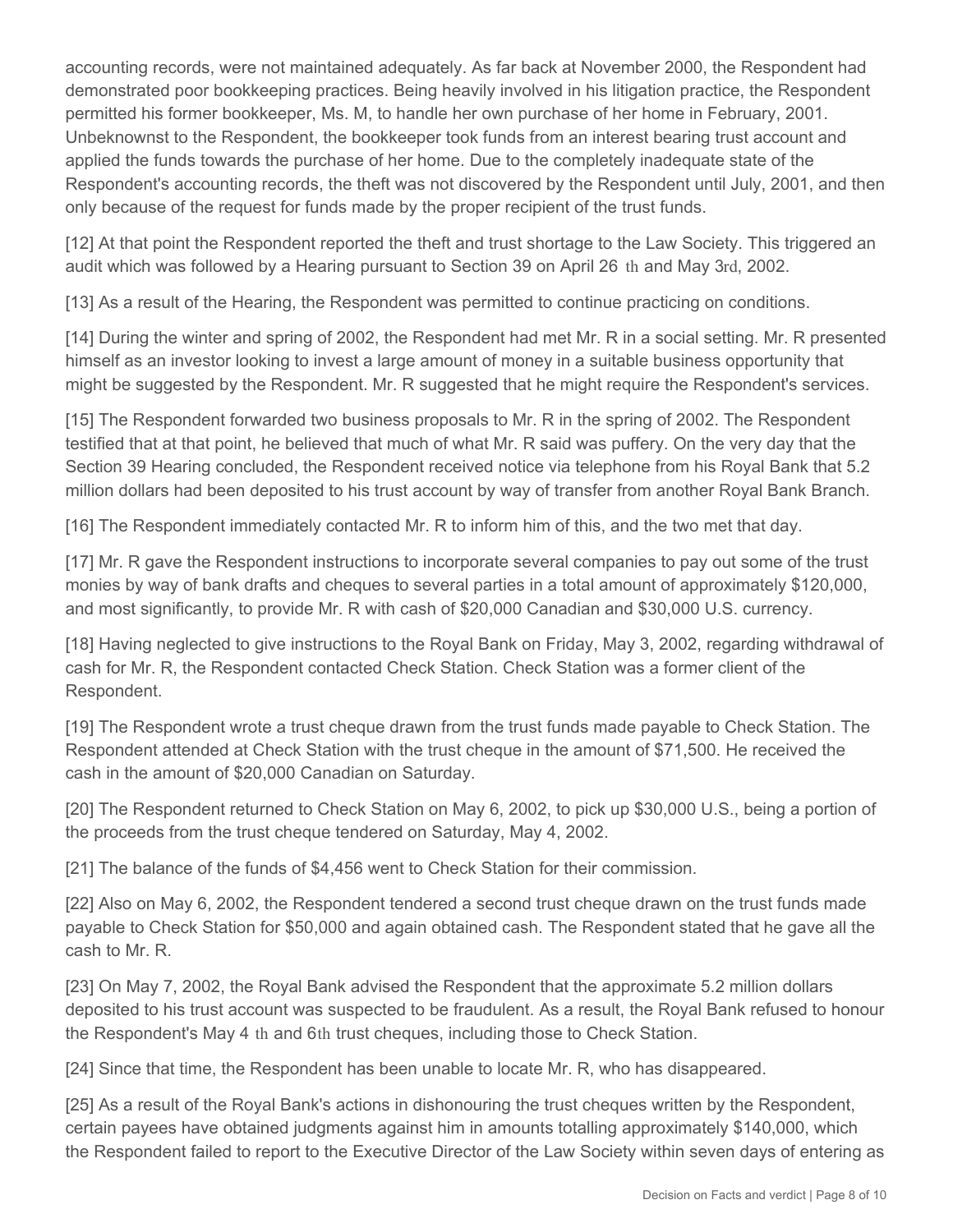## **Analysis**

[26] With respect to counts 1, 2, 4 and 5, the Panel views this conduct as part of a continuing course of action evidencing a complete neglect of the Respondent's obligations to maintain trust records. Individually taken, breaches of Accounting Rules might not be regarded as professional misconduct. However, the case before us, taken as a whole, satisfies this Panel that the Respondent professionally misconducted himself regarding these counts.

[27] The Respondent neglected to keep adequate books for a period from February, 2001 to at least December 2002, at which time he gave an undertaking not to practice law.

[28] On April 26th and May 3rd, 2002, the Respondent appeared before a Panel pursuant to Section 39 of the *Legal Profession Act* and was permitted to continue practicing on the condition that he rectify his accounting practices. He failed to do so.

[29] These failures were not inadvertent or transient. The Respondent demonstrated, for over one year, a complete disregard for the Accounting Rules. The Respondent's failure is even more egregious in light of the fact that he suffered a theft in February, 2001, that he did not discover until July of 2001. Compliance with the Accounting Rules are required of members in order to protect the public.

[30] By July, 2001, the Respondent was alive to the danger inherent in failing to keep such records. Nevertheless, he failed to remedy the situation.

[31] The question posed by Mr. Leask is this; would the Respondent's conduct, viewed by his peers of good repute and competence, be found to be deserving of censure and sanction? The Respondent has admitted the conduct alleged constitutes breach of the Rules. The question is, do these breaches amount to professional misconduct.

[32] Pursuant to Section 38 of the *Legal Profession Act* the Panel has open to it a number of alternatives including a finding of breach of the *Act* or Rules, and/or professional misconduct. The Respondent has admitted he breached the Accounting Rules, behaviour worthy of sanction by the Panel which occurred in the context of a member functioning as a lawyer in practice.

[33] In these circumstances, the Panel finds that the conduct described and admitted to in counts 1, 2, 4, and 5, when considered as a whole, constitutes professional misconduct.

[34] Because counts 4 and 5 refer to specific acts described generally in counts 1 and 2, we decline to record separate findings of professional misconduct on counts 4 and 5.

[35] Regarding count 3, Rule 3-56(2) provides a lawyer who makes or authorizes the withdrawal of funds from a pooled or separate trust account must withdraw the funds with a cheque marked trust, not make the cheque payable to cash or bearer, and insure that the cheque is signed by a practicing lawyer. The effect of those Rules is twofold; one, to create a paper trail that would reduce the opportunities for a lawyer to commit theft, and two, to protect a lawyer from a client who might falsely accuse the lawyer of not delivering the cash.

[36] Although counsel for the Law Society acknowledged that the Respondent's conduct did not amount to a breach of Rule 3-56(2), there is no question that the Respondent's actions breached the spirit of the Rule. The question before the Panel is did this constitute professional misconduct? The Panel believes that the Respondent was duped by an unscrupulous client, but that he should have realized that writing cheques to